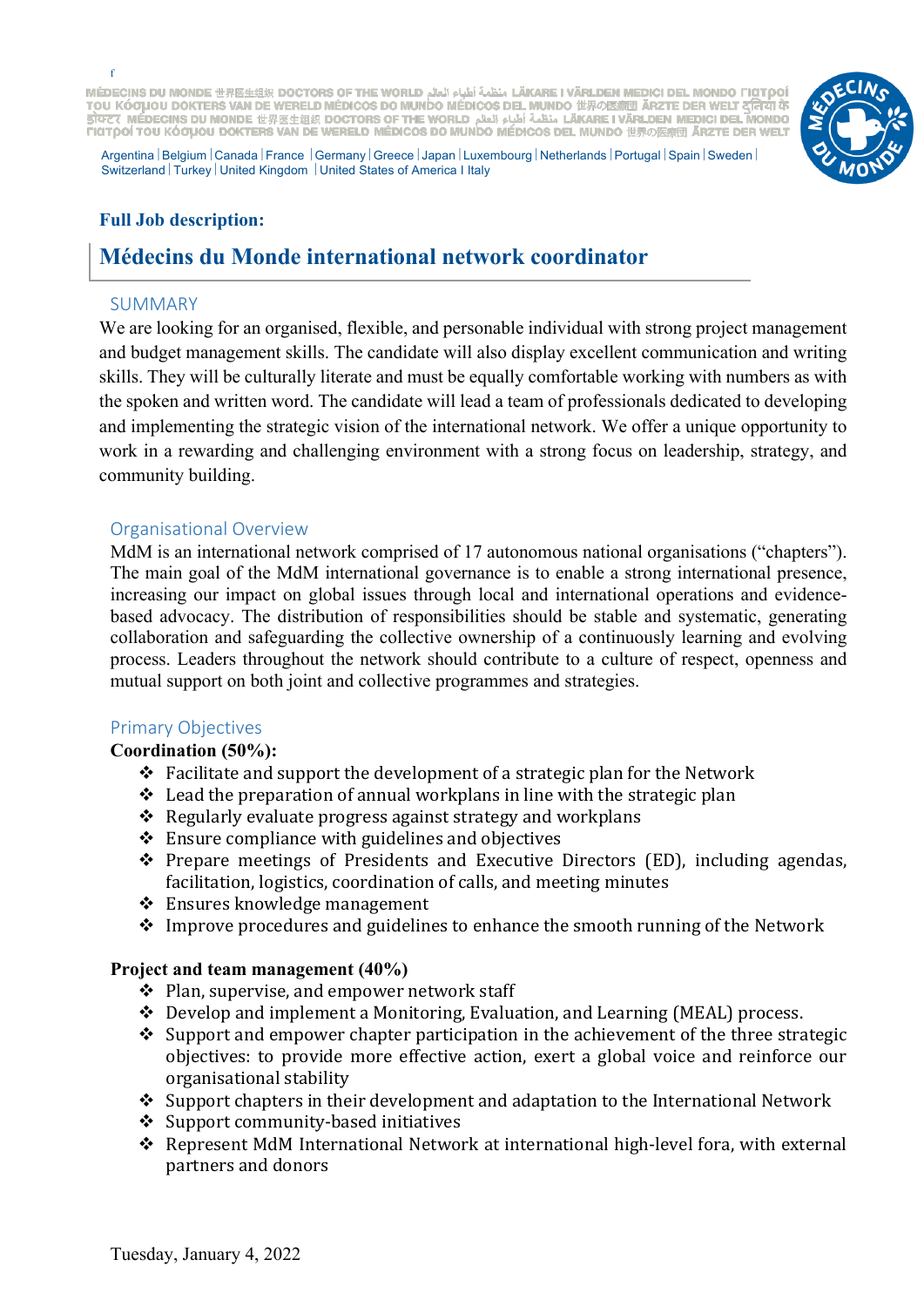## **Financial & Logistic management (10%)**

- $\cdot$  Oversee the appropriate mobilisation, use and management of financial and logistic resources of the Network
- $\cdot$  Supervise budget expenditure and approve all financial transactions in collaboration with the Financial Coordinator and Network Assistant
- $\cdot \cdot$  Prepare the annual budget in accordance with annual workplans
- $\div$  Prepare final financial reports

# Qualifications

# **The ideal candidate will be/have:**

- **•** A master's degree and at least five years of experience in project management and programme support, or equivalent experience.
- At least five years of experience in programme or operations management for an NGO
- At least three years of experience in international networks and/or platforms
- Experience of working collaboratively and effectively with a wide variety of people both internally and externally, at all levels
- Native/bilingual proficiency in English required
- Full working proficiency in French and Spanish highly desired, with full working proficiency a minimum requirement.

# **Skills & Knowledge**

- Experience in providing strategic planning and/or management advice
- Experience in designing and implementing MEAL frameworks
- Advanced leadership and management skills
- Experience of representation at international levels
- Ability to summarise and convey messages in an accessible language

## **Interpersonal skills**

- Dynamic, responsive, creative, and able to adapt to new situations
- Exhibit leadership, responsibility, and autonomy
- Versatile and organised
- Manage priorities and emergencies
- Work in a team environment
- Assertive in communication and conflict management skills
- Have a good sense of humour

# **Other qualifications:**

- \* Highly motivated and adaptable self-starter with the ability to work effectively within a complex NGO and remote team environment;
- $\div$  Ability to travel up to 15%–20% of the year

# **What's in it for you?**

- You will be working for an organisation where the mission is inspiring, and your colleagues care deeply about it and the network of people carrying out that mission.
- You will be playing a key role in helping to drive growth, influence impact, and advance efforts to create a more sustainable healthcare sector and community.
- You will be part of an inspirational global network and play a key role in building a cohesive network with growing impact and influence in the sector.

# CONDITIONS :

- Full time contract
- 12 months (starting date: 7 March 2022)